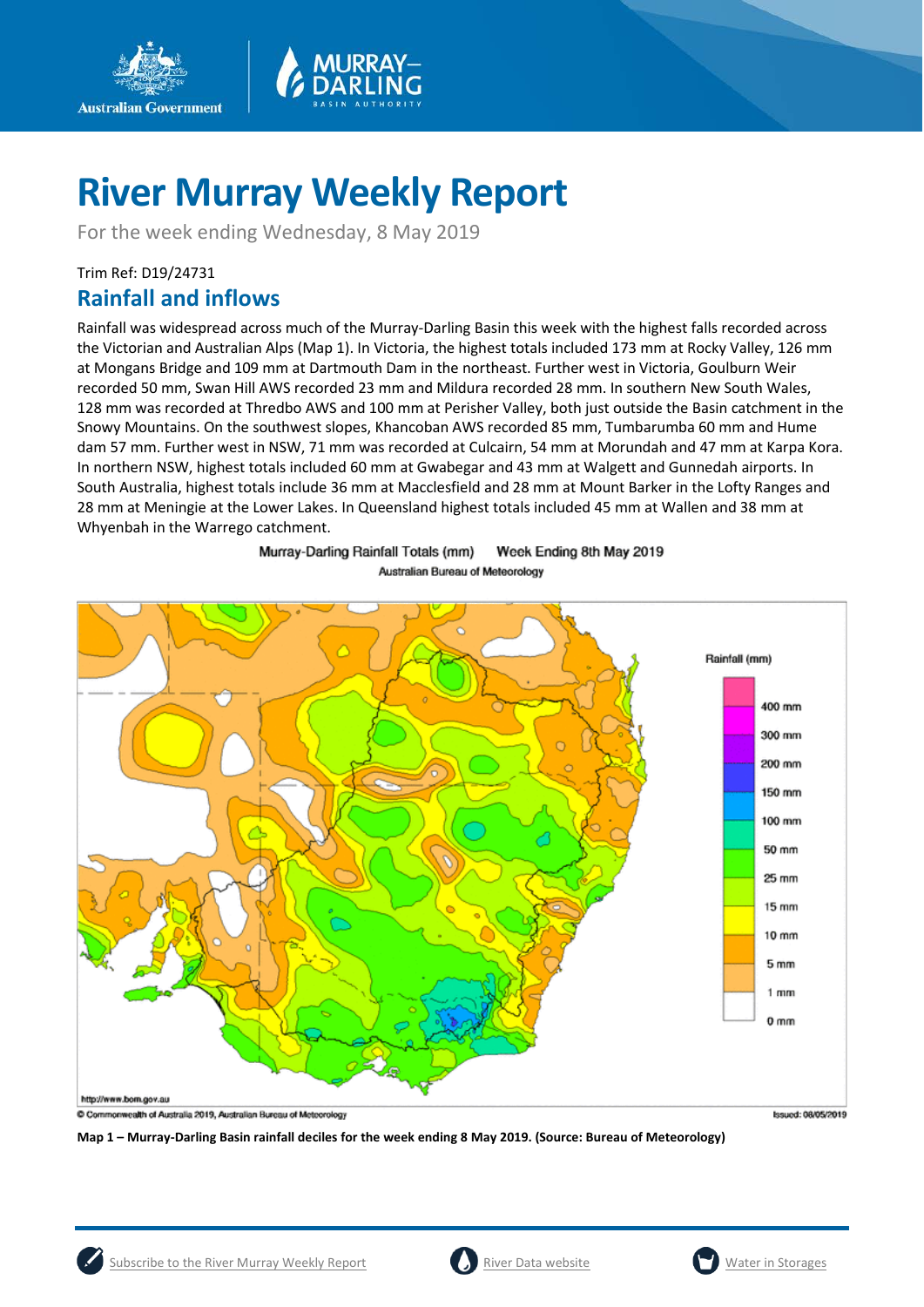Rainfall this week went some way to wet up catchments and delivering streamflow rises in the upper Murray tributaries. Flow in the upper Mitta Mitta River at Hinnomunjie reached above 9,000 ML/day before quickly receding. In the upper Murray at Biggara, the flow peaked at around 3,200 ML/day. These are the highest flows recorded at these locations since December 2017. Inflows from the Kiewa River to the Murray, measured at Bandiana, peaked around 3,800 ML/day, whilst the Ovens River at Wangaratta reached 1,850 ML/day. These are the highest flows recorded at these locations since December 2018.

In stark contrast to the heavy rainfall in northeast Victoria the patchy rainfall in the southwest of the Basin did not preven[t dust storms enveloping western Victoria](http://www.sunraysiadaily.com.au/story/6113332/mildura-dust-storm-storm-a-surprise-to-weather-experts/) (Photo 1 & 2) and NSW late this week.





**Photo 1 & 2 Dust storm enveloping vineyards at Mildura during the week (Photo courtesy Jeff Finch, WaterNSW)**





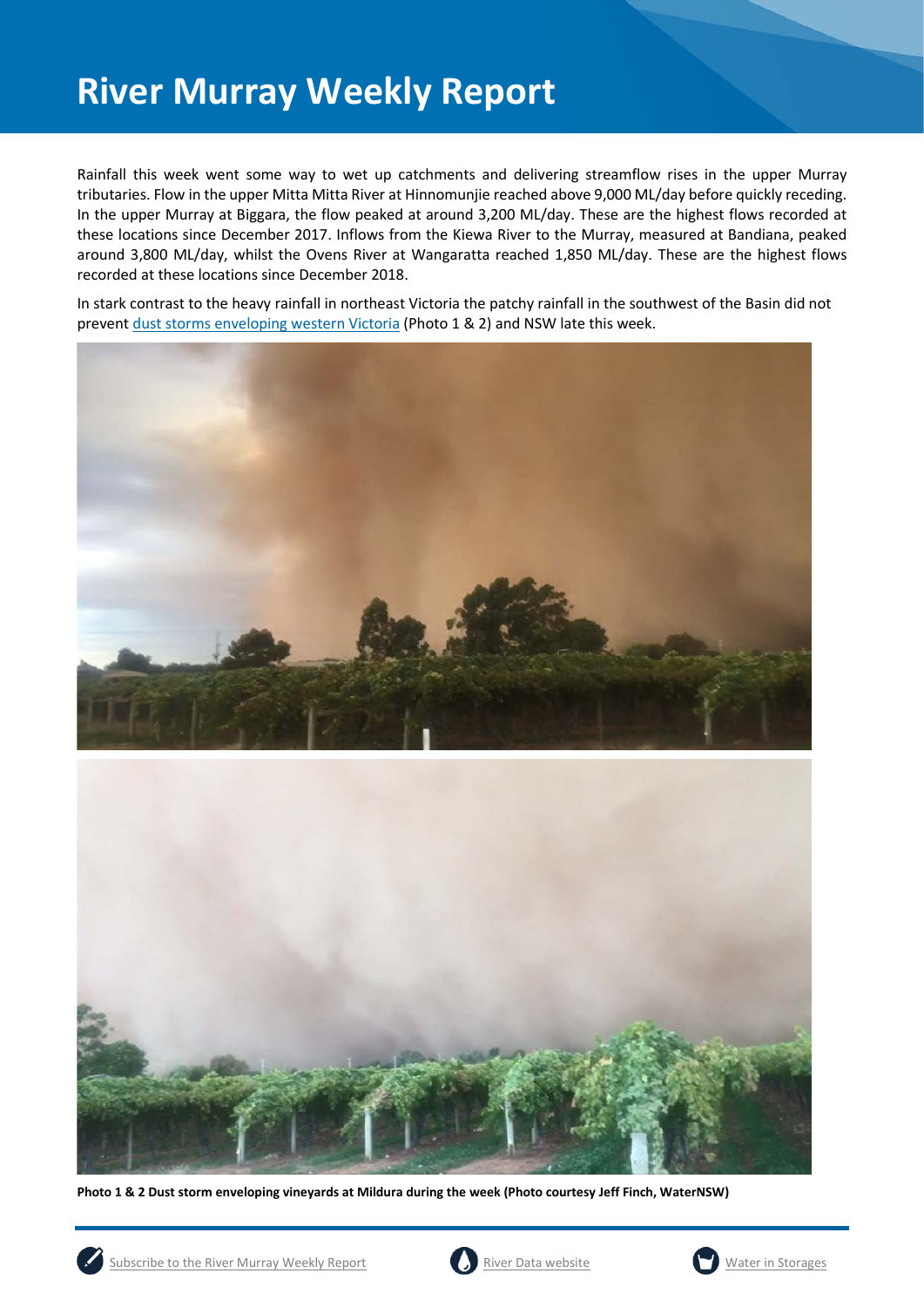# **River operations**

- MDBA active storage volume increases
- Releases from Hume dam reduce to minimums
- Diversions to Mulwala and Wakool Canals cease

## **System operations**

The past 12 months have seen very low inflows to the River Murray system. Transfers from Dartmouth to Hume Reservoir and from Hume to Lake Victoria were required to ensure all system demands could be met over a very hot and dry summer and autumn period. Along with these transfers, the Lake Victoria storage was drawn on very heavily to help meet system demands. As a result Lake Victoria reached the fifth lowest level recorded in the past 50 years. Deliberately targeting a low storage level maximises the opportunity for any tributary inflows downstream of Hume Dam over autumn and winter to be captured in Lake Victoria – conserving volumes held in upstream storages.

Following recent rainfall, and as the irrigation season draws to a close, system transfers between Dartmouth, Hume and Lake Victoria have been reduced. Transfers from Dartmouth to Hume Reservoir ceased in March and both releases from Hume and IVT delivery from the Goulburn system have significantly reduced. Over the coming week there is a low risk of a shortfall (based on current demands, weather forecasts and operations).

### **River operations**

The **MDBA active storage** volume increased by 68 GL this week to 2,888 GL (34% capacity).

At **Dartmouth Reservoir**, the storage volume increased by 17 GL to 2,459 GL (64% capacity). The release from Dartmouth, measured at Colemans, reduced from around 400 ML/day to 280 ML/day. Downstream on the Mitta Mitta River at Tallandoon, the flow briefly peaked around 5,000 ML/day in response to inflows from Snowy Creek following more than 150 mm of rainfall in that catchment.

At **Hume Reservoir**, the storage volume increased by 37 GL to 442 GL (15% capacity). The release from Hume reduced to the minimum flow target of 600 ML/day as inflows from the Kiewa and Ovens Rivers increased following this week's rain.

Downstream at **Lake Mulwala** the level is currently at 124.84 m AHD which is within the normal operating range (124.6 to 124.9 m AHD). Irrigation diversions to Mulwala Canal eased earlier in the week following rainfall in the irrigation areas and ceased for the season on 8 May. Murray Irrigation Limited (MIL) will undertake major works during the off-season with refilling of the irrigation network expected to commence on 24 July 2019. The diversion to Yarrawonga Main Channel (YMC) is low, at around 150 ML/day with the majority of this flow being returned to the Murray via Broken Creek. Irrigation diversions at YMC are expected to cease on 15 May 2019.

The release from **Yarrawonga Weir** briefly increased to around 6,500 ML/day as inflows from the Kiewa and Ovens Rivers were passed downstream. The release is now reducing as the inflows recede and is currently 5,000 ML/day. If [rainfall forecast for the coming days](http://www.bom.gov.au/jsp/watl/rainfall/pme.jsp) is relatively modest, and conditions remain dry in the coming weeks, the release is expected to reduce to 4,000 ML/day and be maintained around this rate during May on behalf of environmental water holders for the benefit of native fish along the length of the Murray.

The Edward River and Gulpa Creek offtakes are currently passing 1,220 ML/day and 290 ML/day respectively with all gates raised clear of the water. Inflows to the Edward-Wakool system through the Edward and Gulpa offtakes are expected to fluctuate over winter in response to flow changes in the River Murray at Picnic Point. The flow downstream of **Stevens Weir** averaged around 1,600 ML/day this week and is forecast to increase over the coming week in response to releases from Edward Escape as MIL drains its irrigation canals.

Inflow to the Murray from the **Goulburn River**, measured at McCoys Bridge, increased above the minimum flow target for May of 940 ML/day to near 1,100 ML/day in response to rainfall. Aside from the rainfall induced increase, the majority of this flow is Goulburn Valley Inter Valley Trade (IVT) water that is being delivered to help meet demands on the River Murray as a result of trade from the Goulburn to the Murray valley. Information regarding





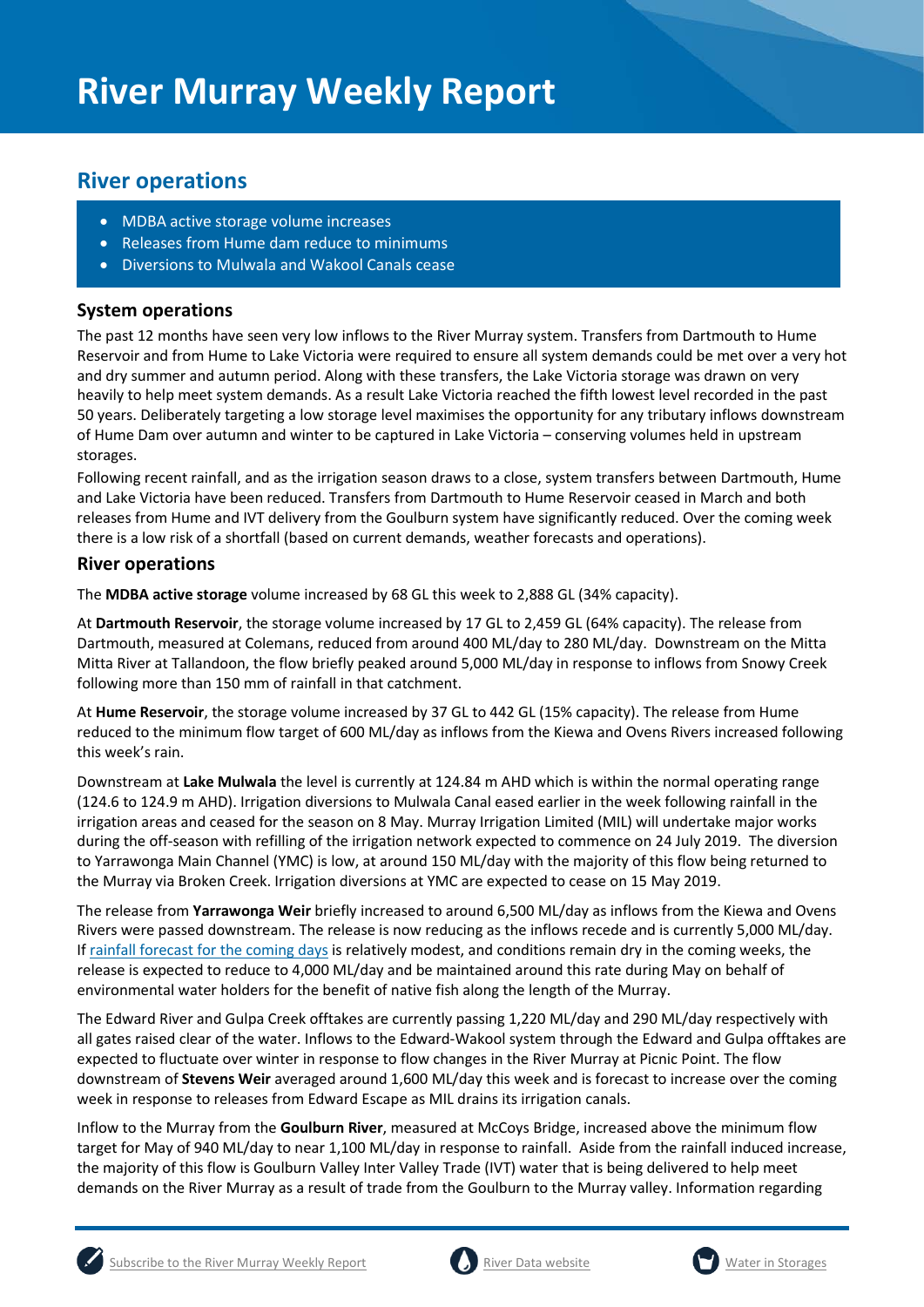current opportunities for allocation trade between the Goulburn and Murray valleys is available at the Victorian [water register website.](http://waterregister.vic.gov.au/water-trading/allocation-trading#AllocationTradeOpportunities)

National Channel diversions reduced this week to 1,000 ML/day and may reduce further, depending on rainfall forecast in the coming days. Diversions will cease on 15 May 2019. The release downstream of **Torrumbarry Weir** averaged 5,100 ML/day and is expected to ease over the coming week toward 4,000 ML/day. Lock 26 at Torrumbarry remains closed whil[e repairs](https://www.g-mwater.com.au/news/media-releases1/lock-26-emptied-while-repairs-assessed.html) are made to damaged inlet valves. Planning is underway to lower the pool level at Torrumbarry Weir as part of the weir pool variability program. The pool level is planned to be gradually lowered to 30 cm below the Full Supply Level (FSL) later in May and then a further 10 to 20 cm (a total of 40 to 50 cm below FSL) in June. More information will be provided in next week's weekly report.

Inflows from the **Murrumbidgee River**, measured at Balranald, are currently targeting the May end of system flow target of 300 ML/day. Th[e Murrumbidgee IVT](http://www.waternsw.com.au/customer-service/ordering-trading-and-pricing/trading/murrumbidgee) balance is currently 13.6 GL.

At **Euston**, the weir pool level during May will be gradually lowered to around 30 cm below FSL. The downstream release averaged 7,100 ML/day and is expected to remain around this rate over the coming week.

In the northern Basin, flows resulting from a significant rainfall event in late March have continued to move steadily downstream along various tributaries. Follow-up rainfall has helped some Warrego flow reach the Darling River, with the first gauge downstream of the Warrego-Darling junction at Louth peaking around 1,000 ML/day and currently around 550 ML/day. At this stage the flow has not reached the next gauge downstream at Tilpa and it is unclear if any flow will reach as far as the Menindee Lakes. The flows continue to provide significant environmental benefit, recharging parched waterholes, wetlands and landscapes. Upstream on the Border rivers and Gwydir River, releases on behalf of environmental water holders from Glenlyon and Copeton Dams are continuing.

A red level warning (high alert) for blue-green algae remains at a number of sites along the Darling River including Menindee Lakes. A summary of alert levels in New South Wales is available on the [WaterNSW](https://www.waternsw.com.au/water-quality/algae) website. Current environmental conditions in the Darling River system are well suited to algal growth due to warm water temperatures and low or no flow conditions. More information regarding the water quality conditions of the lakes and the lower Darling is available at the WaterNSW [website.](https://www.waternsw.com.au/about/newsroom?queries_type_query=algal-alerts&search_page_111944_submit_button=Submit¤t_result_page=1&results_per_page=0&submitted_search_category=&mode=) Information on factors that affect fish is available from NSW Department of Primary Industries [website.](https://www.dpi.nsw.gov.au/fishing/habitat/threats/fish-kills) Information on drought impacts across the Murray-Darling Basin including on fish and system operations is available on the [MDBA website.](https://www.mdba.gov.au/managing-water/drought-murray-darling-basin)

The **Menindee Lakes** storage volume is 17 GL (1% capacity). WaterNSW continues to manage the Menindee Lakes in accordance with the [Lower Darling Annual Operations Plan.](https://www.waternsw.com.au/supply/regional-nsw/operations) As part of drought contingency measures within this plan, WaterNSW has installed four temporary block banks across the lower Darling upstream of Pooncarie at Court Nareen and Karoola, below Pooncarie near Jamesville and below Burtundy near Ashvale. Water held in these pools will assist in maintaining supply to domestic, stock and permanent plantings along the lower Darling. The release from **Weir 32** ceased on 12th of February. WaterNSW has advised that releases at Weir 32 are only planned to recommence when significant inflows are received into the Menindee lakes. Despite localised rainfall this week inflows are currently zero and no significant inflows are expected[. Water restrictions](https://www.waternsw.com.au/about/newsroom/2018/waternsw-confirms-restrictions-for-lower-darling-customers) remain in place across much of New South Wales as a result of the extensive and on-going drought conditions.

At **Wentworth Weir**, operations continue to target a pool level of around 10 cm above the full supply level to assist pumpers in the upper reaches of the Darling River arm of the weir pool whilst there is no inflow from the Darling River. The downstream release averaged 6,600 ML/day this week.

The **Lock 9** weir pool is currently varying between FSL and 10 cm below FSL. As part of the weir pool variability program Lock 8 and 7 water levels are currently lowered. At **Lock 8**, the weir pool is targeting around 80 cm below FSL during May. The **Lock 7** weir pool is gradually rising to around 10 cm below FSL this month.

At **Lake Victoria** the storage increased by 13 GL to 181 GL (27% capacity). The flow to **South Australia** is currently targeting 3,200 ML/day for the next fortnight. The current flow consists of entitlement flow, traded water and environmental water.

The 5-day average water level in the **Lower Lakes** was relatively steady and is currently 0.53 m AHD. Environmental water delivered to South Australia has helped to slow the rate of fall at the Lower Lakes and prolong small barrage releases to support fish condition and improve salinity levels in the Coorong. Around 1 GL was released over the last





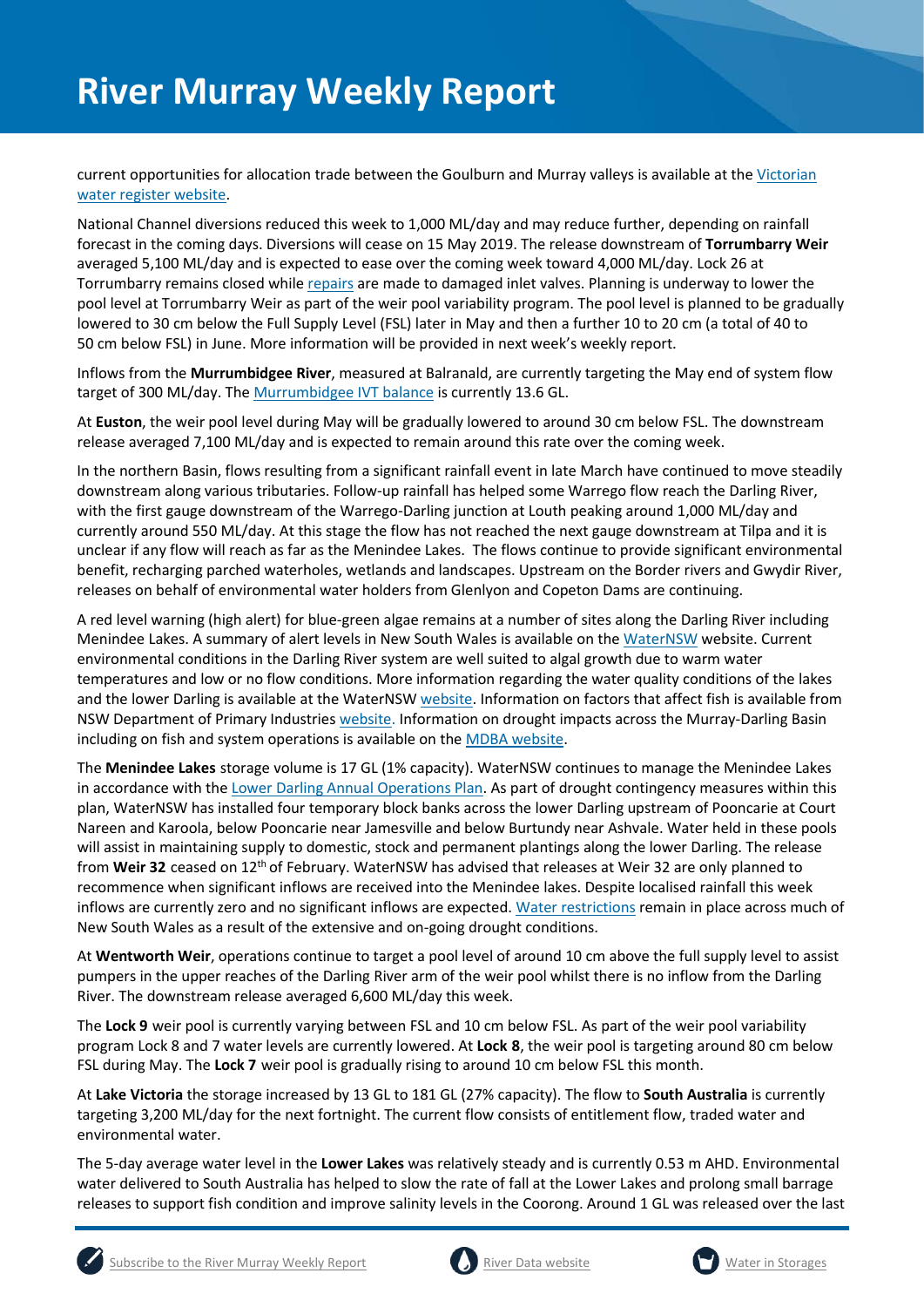week, when wave and tidal conditions allow. All fishways remain open. For more information see the South Australian Department for Environment and Water's lates[t River Murray flow report.](https://www.waterconnect.sa.gov.au/River-Murray/SitePages/2019%20Flow%20Reports.aspx)

**For media inquiries contact the Media Officer on 02 6279 0141**

ANDREW REYNOLDS Executive Director, River Management



**Australian Government** 







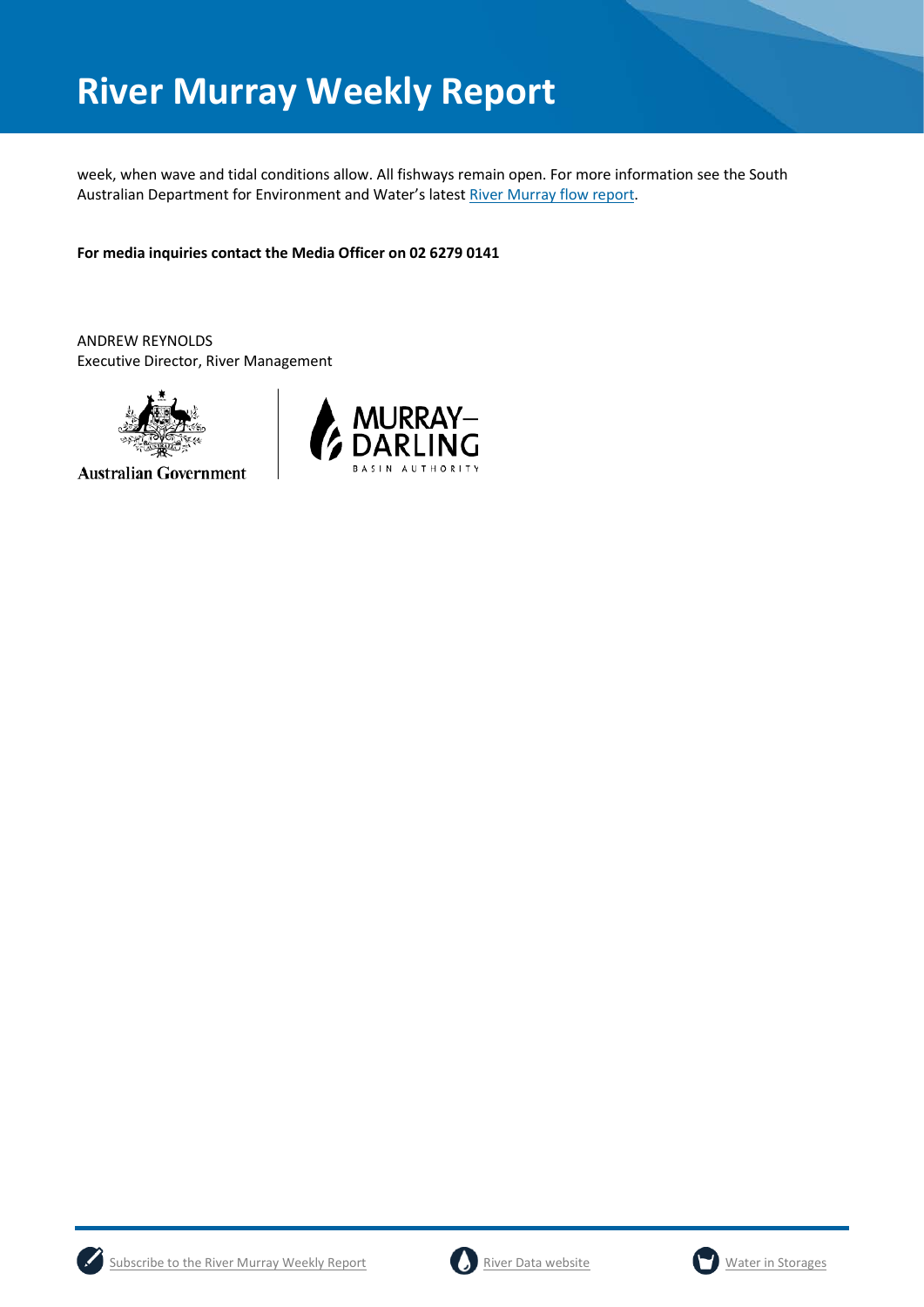### Water in Storage Water in Storage Week ending Wednesday 08 May 2019

| <b>MDBA Storages</b>             | Full<br>Supply<br>Level | Full<br>Supply<br>Volume | Current<br>Storage<br>Level | Current | Storage | Dead<br>Storage | Active<br>Storage | Change in Total<br>Storage for the<br>Week |
|----------------------------------|-------------------------|--------------------------|-----------------------------|---------|---------|-----------------|-------------------|--------------------------------------------|
|                                  | (m AHD)                 | (GL)                     | (m AHD)                     | (GL)    | %       | (GL)            | (GL)              | (GL)                                       |
| Dartmouth Reservoir              | 486.00                  | 3856                     | 461.73                      | 2459    | 64%     | 71              | 2 3 8 8           | $+17$                                      |
| Hume Reservoir                   | 192.00                  | 3 0 0 5                  | 172.76                      | 442     | 15%     | 23              | 419               | $+37$                                      |
| Lake Victoria                    | 27.00                   | 677                      | 22.28                       | 181     | 27%     | 100             | 81                | $+13$                                      |
| Menindee Lakes                   |                         | 1 731*                   |                             | 17      | 1%      | (- -) #         | 0                 | $+0$                                       |
| <b>Total</b>                     |                         | 9 2 6 9                  |                             | 3 0 9 9 | 33%     | $ -$            | 2888              | $+68$                                      |
| <b>Total Active MDBA Storage</b> |                         |                          |                             |         |         |                 | $34\%$ ^          |                                            |

#### **Major State Storages**

| <b>Burriniuck Reservoir</b> | 026     | 310 | 30% |     | 307 | . ^<br>tΖ |
|-----------------------------|---------|-----|-----|-----|-----|-----------|
| <b>Blowering Reservoir</b>  | 631     | 438 | 27% | 24  | 414 | +9        |
| Eildon Reservoir            | 3 3 3 4 | 194 | 36% | 100 | 094 |           |

\* Menindee surcharge capacity – 2050 GL \*\* All Data is rounded to nearest GL \*\*

# NSW has sole access to water when the storage falls below 480 GL. MDBA regains access to water when the storage next reaches 640 GL. ^ % of total active MDBA storage

| <b>Snowy Mountains Scheme</b> | Snowy diversions for week ending 07 May 2019 |                    |                  |           |                 |  |  |
|-------------------------------|----------------------------------------------|--------------------|------------------|-----------|-----------------|--|--|
| <b>Storage</b>                | Active Storage (GL)                          | Weekly Change (GL) | Diversion (GL)   | This Week | From 1 May 2019 |  |  |
| Lake Eucumbene - Total        | 792                                          | +4                 | Snowy-Murray     | $+7$      |                 |  |  |
| Snowy-Murray Component        | 351                                          | $+20$              | Tooma-Tumut      | $+2$      |                 |  |  |
| <b>Target Storage</b>         | 290                                          |                    | Net Diversion    | 6         |                 |  |  |
|                               |                                              |                    | Murray 1 Release | $+15$     | 15              |  |  |

#### **Major Diversions from Murray and Lower Darling (GL) \***

| <b>New South Wales</b>      | This Week     | . .<br>From 1 July 2018 | <b>Victoria</b>                 | This Week | From 1 July 2018 |
|-----------------------------|---------------|-------------------------|---------------------------------|-----------|------------------|
| Murray Irrig. Ltd (Net)     | 1.2           | 375                     | Yarrawonga Main Channel (net)   | 0.8       | 211              |
| <b>Wakool Sys Allowance</b> | 1.6           | 56                      | Torrumbarry System + Nyah (net) | 0         | 505              |
| Western Murray Irrigation   | 0.1           | 25                      | Sunraysia Pumped Districts      | 0.5       | 119              |
| Licensed Pumps              | $0.8^{\circ}$ | 180                     | Licensed pumps - GMW (Nyah+u/s) |           | 36               |
| Lower Darling               | 0.0           |                         | Licensed pumps - LMW            | 4.6       | 397              |
| <b>TOTAL</b>                | 3.7           | 643                     | TOTAL                           | 6.9       | 1268             |

\* Figures are derived from actual and estimates where data is unavailable. Please note that not all data may have been available at the time of creating this report. \*\* All data above is rounded to nearest 100 ML for weekly data and nearest GL for cumulative data

| Flow to South Australia (GL)<br>* Flow to SA will be greater than normal entitlement for | Entitlement this month | $93.0*$ |                         |
|------------------------------------------------------------------------------------------|------------------------|---------|-------------------------|
|                                                                                          | Flow this week         | 24.8    | $(3500 \text{ ML/day})$ |
| this month due to environmental flows.                                                   | Flow so far this month | 29.4    |                         |
|                                                                                          | Flow last month        | 190.6   |                         |

#### **Salinity (EC)** (microSiemens/cm at 25°C)

|                         | Current | Average over the last week | Average since 1 August 2018 |
|-------------------------|---------|----------------------------|-----------------------------|
| Swan Hill               | 140     | 190                        | 80                          |
| Euston                  | 90      | 90                         |                             |
| <b>Red Cliffs</b>       | 100     | 100                        | 110                         |
| Merbein                 | 100     | 100                        | 100                         |
| Burtundy (Darling)      |         |                            | 870                         |
| Lock 9                  | 110     | 110                        | 110                         |
| Lake Victoria           | 170     | 160                        | 160                         |
| Berri                   | 170     | 170                        | 180                         |
| Waikerie                | 240     | 220                        | 240                         |
| Morgan                  | 230     | 220                        | 250                         |
| Mannum                  | 220     | 220                        | 290                         |
| Murray Bridge           | 260     | 250                        | 330                         |
| Milang (Lake Alex.)     | 1 040   | 1 0 4 0                    | 930                         |
| Poltalloch (Lake Alex.) | 570     | 560                        | 760                         |
| Meningie (Lake Alb.)    | 1 960   | 2 160                      | 1610                        |
| Goolwa Barrages         | 6 0 9 0 | 5 1 2 0                    | 3 150                       |





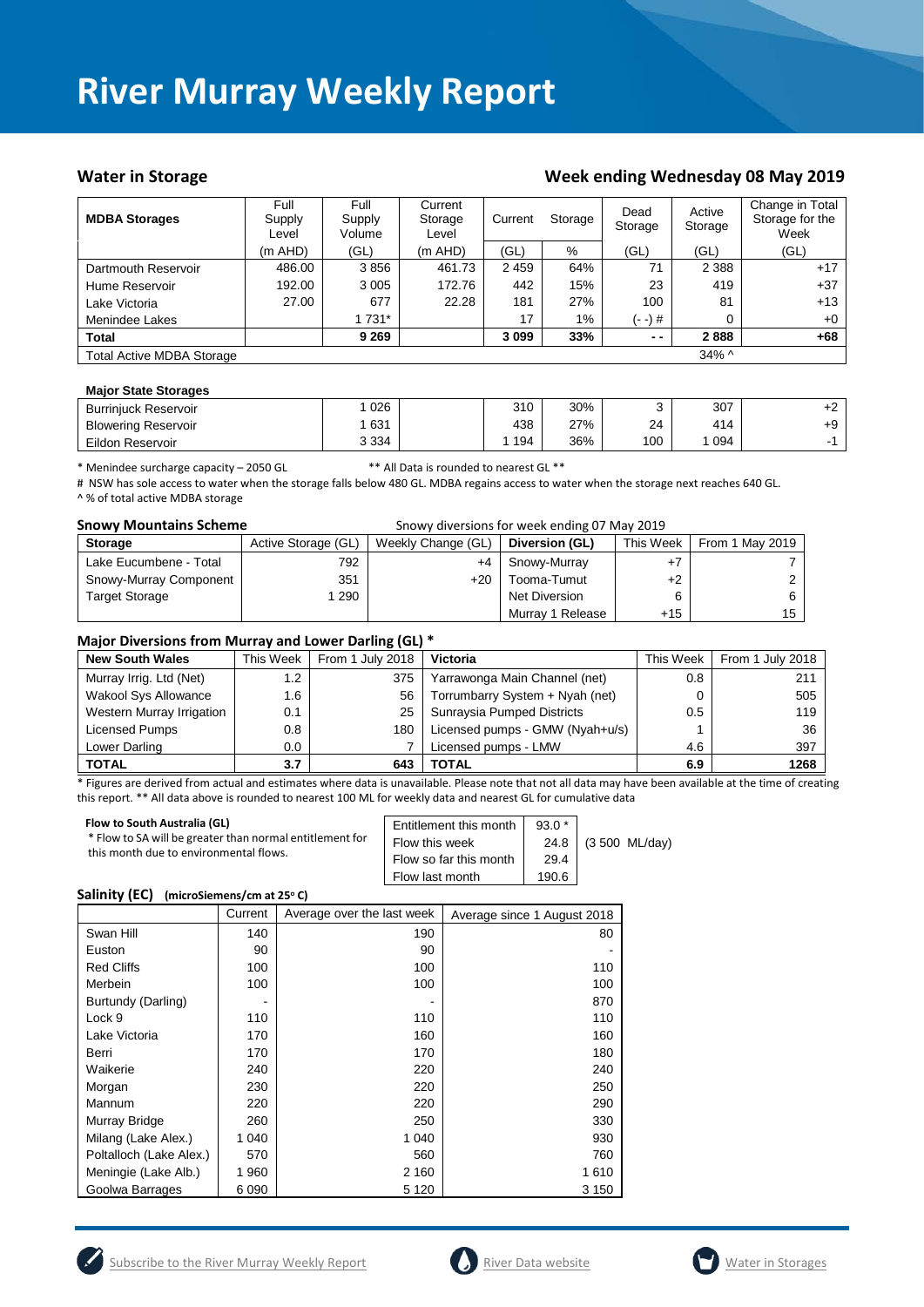

## **River Levels and Flows Week ending Wednesday 08 May 2019**

|                                | Minor Flood<br>Stage | Height<br>Gauge |        | Flow     | Trend        | Average Flow this<br>Week | Average Flow last<br>Week |
|--------------------------------|----------------------|-----------------|--------|----------|--------------|---------------------------|---------------------------|
|                                |                      | local           | (m     |          |              |                           |                           |
| <b>River Murray</b>            | (m)                  | (m)             | AHD)   | (ML/day) |              | (ML/day)                  | (ML/day)                  |
| Khancoban                      |                      | $\blacksquare$  |        | 2 3 4 0  | F            | 3 3 6 0                   | 1 2 5 0                   |
| Jingellic                      | 4.0                  | 1.54            | 208.06 | 3 3 3 0  | F            | 4 4 7 0                   | 1 370                     |
| Tallandoon (Mitta Mitta River) | 4.2                  | 1.49            | 218.38 | 670      | F            | 1 3 8 0                   | 510                       |
| Heywoods                       | 5.5                  | 1.49            | 155.12 | 600      | S            | 1 3 9 0                   | 6700                      |
| <b>Doctors Point</b>           | 5.5                  | 1.65            | 150.12 | 1880     | F            | 3730                      | 8 2 9 0                   |
| Albury                         | 4.3                  | 0.82            | 148.26 |          |              |                           |                           |
| Corowa                         | 4.6                  | 1.07            | 127.09 | 3 2 7 0  | F            | 5 1 6 0                   | 7940                      |
| Yarrawonga Weir (d/s)          | 6.4                  | 1.01            | 116.05 | 5570     | R            | 5690                      | 7 0 1 0                   |
| Tocumwal                       | 6.4                  | 1.60            | 105.44 | 5 6 30   | F            | 5 800                     | 7 2 3 0                   |
| Torrumbarry Weir (d/s)         | 7.3                  | 1.78            | 80.33  | 4770     | F            | 5 1 1 0                   | 5 3 9 0                   |
| Swan Hill                      | 4.5                  | 1.17            | 64.09  | 5760     | F            | 5970                      | 5810                      |
| <b>Wakool Junction</b>         | 8.8                  | 2.86            | 51.98  | 7 1 2 0  | S            | 7 1 6 0                   | 6670                      |
| Euston Weir (d/s)              | 9.1                  | 1.43            | 43.27  | 7 1 5 0  | F            | 7 0 8 0                   | 6 180                     |
| Mildura Weir (d/s)             |                      |                 |        | 6680     | F            | 6 600                     | 5 4 3 0                   |
| Wentworth Weir (d/s)           | 7.3                  | 2.84            | 27.60  | 6610     | S            | 6 5 6 0                   | 4790                      |
| <b>Rufus Junction</b>          |                      | 2.92            | 19.85  | 3 2 0 0  | $\mathsf{R}$ | 3 2 3 0                   | 4700                      |
| Blanchetown (Lock 1 d/s)       |                      | 0.60            |        | 1 9 3 0  | F            | 2710                      | 3830                      |
|                                |                      |                 |        |          |              |                           |                           |
| <b>Tributaries</b>             |                      |                 |        |          |              |                           |                           |
| Kiewa at Bandiana              | 2.8                  | 1.68            | 154.91 | 1 4 6 0  | R            | 2 1 3 0                   | 230                       |
| Ovens at Wangaratta            | 11.9                 | 7.97            | 145.65 | 510      | F            | 790                       | 300                       |
| Goulburn at McCoys Bridge      | 9.0                  | 1.52            | 92.94  | 1 0 1 0  | F            | 1 0 4 0                   | 960                       |
| Edward at Stevens Weir (d/s)   | 5.5                  | 1.71            | 81.48  | 1570     | F            | 1590                      | 1 2 9 0                   |
| <b>Edward at Liewah</b>        |                      | 2.11            | 57.49  | 1 400    | R            | 1 3 2 0                   | 1 200                     |
| Wakool at Stoney Crossing      |                      | 1.39            | 54.88  | 430      | S            | 420                       | 370                       |
| Murrumbidgee at Balranald      | 5.0                  | 0.62            | 56.58  | 310      | S            | 310                       | 220                       |
| Barwon at Mungindi             | 6.1                  | 3.08            |        | 0        | F            | 0                         | 20                        |
| Darling at Bourke              | 9.0                  | 2.02            |        | 0        | F            | 0                         | 0                         |
| Darling at Burtundy Rocks      |                      | 0.52            |        | 0        | F            | 0                         | 0                         |
|                                |                      |                 |        |          |              |                           |                           |

MURRAY-<br>DARLING

Natural Inflow to Hume 5 470 920

(i.e. Pre Dartmouth & Snowy Mountains scheme)

**Weirs and Locks** Pool levels above or below Full Supply Level (FSL)

| <b>Murray</b>      | FSL (m AHD) | u/s     | d/s                      |                       | FSL (m AHD) | u/s     | d/s     |
|--------------------|-------------|---------|--------------------------|-----------------------|-------------|---------|---------|
| Yarrawonga         | 124.90      | $-0.06$ |                          | No. 7 Rufus River     | 22.10       | $-0.46$ | $+0.62$ |
| No. 26 Torrumbarry | 86.05       | $-0.00$ | $\overline{\phantom{0}}$ | No. 6 Murtho          | 19.25       | $-0.00$ | $-0.02$ |
| No. 15 Euston      | 47.60       | $+0.03$ |                          | No. 5 Renmark         | 16.30       | $+0.02$ | $+0.07$ |
| No. 11 Mildura     | 34.40       | $+0.03$ | $+0.19$                  | No. 4 Bookpurnong     | 13.20       | $+0.03$ | $+0.29$ |
| No. 10 Wentworth   | 30.80       | $+0.07$ | $+0.20$                  | No. 3 Overland Corner | 9.80        | $+0.01$ | $+0.13$ |
| No. 9 Kulnine      | 27.40       | $-0.08$ | $-0.77$                  | No. 2 Waikerie        | 6.10        | $+0.04$ | $+0.08$ |
| No. 8 Wangumma     | 24.60       | $-0.81$ | $-0.38$                  | No. 1 Blanchetown     | 3.20        | $+0.04$ | $-0.15$ |

### **Lower Lakes FSL = 0.75 m AHD**

Lake Alexandrina average level for the past 5 days (m AHD)  $\Big| 0.53 \Big|$ 

| <b>Barrages</b>       | <b>Fishways at Barrages</b> |               |            |           |                 |                 |                            |  |
|-----------------------|-----------------------------|---------------|------------|-----------|-----------------|-----------------|----------------------------|--|
|                       | Openings                    | Level (m AHD) | No. Open   | Rock Ramp | Vertical Slot 1 | Vertical Slot 2 | <b>Dual Vertical Slots</b> |  |
| Goolwa                | 128 openings                | 0.45          | All closed |           | Open            | Open            |                            |  |
| Mundoo                | 26 openings                 | 0.44          | All closed |           |                 |                 | Open                       |  |
| <b>Hunters Creek</b>  |                             | -             |            |           | Open            | ۰               |                            |  |
| <b>Boundary Creek</b> | 6 openings                  |               |            |           | Open            | ۰               |                            |  |
| Ewe Island            | 111 gates                   | -             | All closed |           |                 |                 | Open                       |  |
| Tauwitchere           | 322 gates                   | 0.50          | All closed | Open      | Open            | Open            |                            |  |

AHD = Level relative to Australian Height Datum, i.e. height above sea level